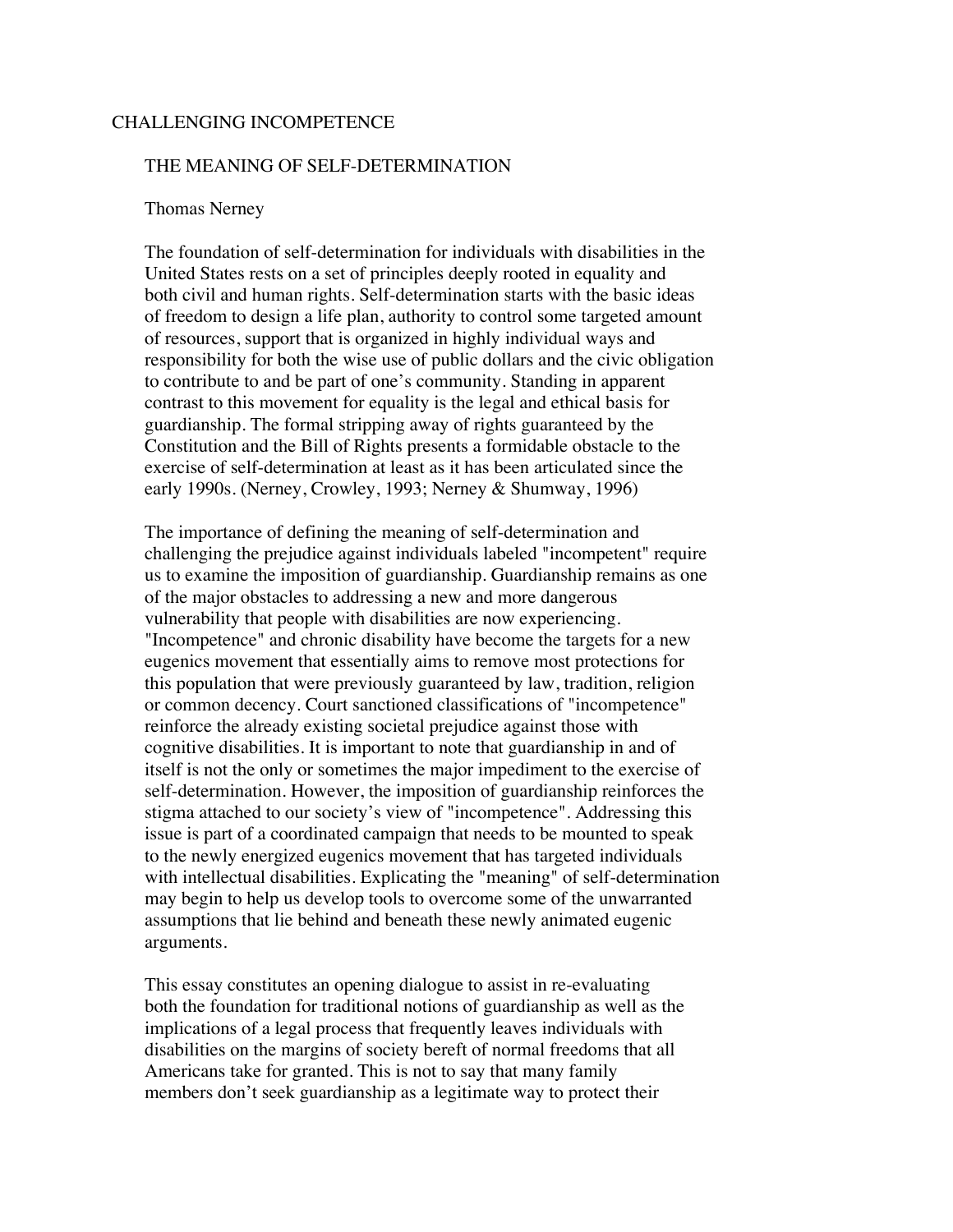sons and daughters, mothers and fathers even, from the vagaries of the present system. Very few alternatives have been offered to them. For caring family members, guardianship may seem like the only way loved ones can be protected. Further exacerbating this problem is the fact that only those with "legal" rights are able to access information and gain standing with representatives of both the public and private human service sectors. In fact, though, the imposition of the dreaded label "incompetent" only adds to the vulnerability of individuals with disabilities.

 There is, however, another discussion that needs to take place regarding the importance of reforming guardianship statutes in this country. It has to do with the social, cultural, ethical as well as the legal implications of deeming someone "incompetent" in this society and the resultant loss of status and value for the person with a disability.

 In the early 1990s, as we began articulating the meaning of self-determination in the first demonstration project in Southwestern New Hampshire, one of the persons involved with this demonstration had to be admitted to the local hospital for surgery. This was a woman with significant cognitive and physical disabilities. Before she even got to a room in the hospital, those accompanying her were presented with a form that "needed" to be signed. An inquiry was made as to the whereabouts of her guardian. This was not an admission form. It was a form that appeared to recommend a do-not-resuscitate order be placed in her record.

 We were informed that this was "patient self-determination". We were appalled. Over the next few days as the hospital administrators kept up their requests, a flow of direct support staff, case managers, agency administrators, and friends began a steady stream to her bedside. Someone remained with her 24 hours a day. The room began to fill with flowers and balloons. Soon the hospital desisted. They had come to the conclusion that this person was not a candidate for a do-not-resuscitate order but, rather, some sort of VIP.

 What happened in that hospital setting is replicated every day throughout the country. It is especially dangerous for individuals with cognitive disabilities. It is sometimes even more dangerous for those with guardians especially guardians who do not see them as equal citizens with equal worth.

 We were confronted that day with a version of self-determination that contrasted starkly with our vision of self-determination. While some aspects of patient self-determination overlap with our vision of self-determination, they are fundamentally different in their history and their foundation. The differences are important as we begin to wrestle with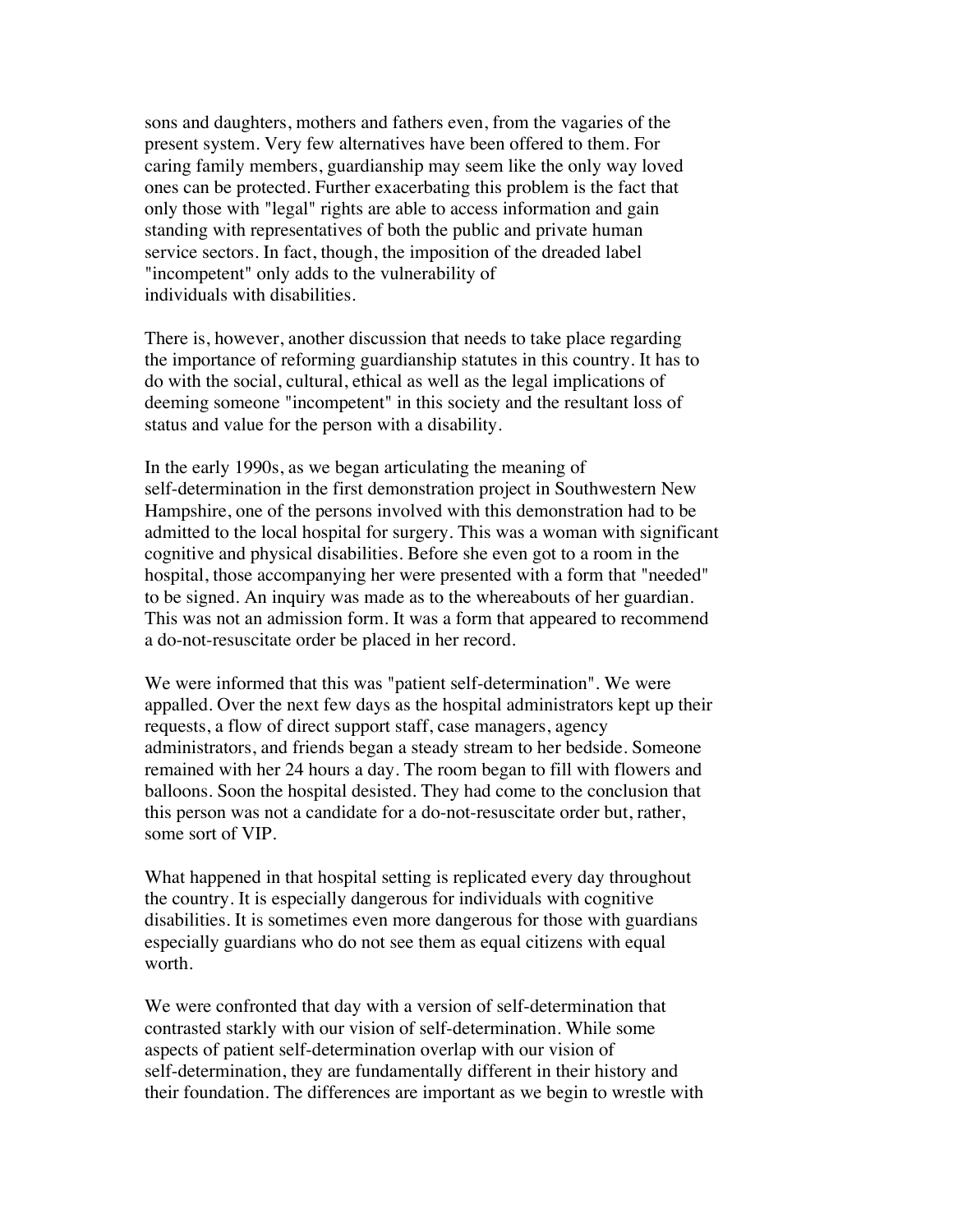the meaning of guardianship (as well of our entire human service system) because contemporary understandings of guardianship have been shaped by a history that posits "incompetence" as a barrier to the exercise of autonomy or self-determination. Traditional notions of guardianship are rooted in this history especially as it has unfolded from the ethical and legal community in the second half of the twentieth century. Our definition of self-determination requires a reassessment of guardianship as well as a reassessment of traditional service and funding arrangements.

 The imposition of guardianship is a civil process that removes the essential liberties guaranteed by our Constitution and Bill of Rights for vulnerable adults who are deemed "incompetent". For individuals with cognitive disabilities it is unfortunately a commonplace, even a routine experience.

 It must be said, however, that many individuals with cognitive disabilities are vulnerable, subject to exploitation and sometimes lack adequate understanding in order to make informed decisions and choices. We can afford neither to underestimate the reality of disability nor to ignore the limitations it may very well impose.

 Therein lies the fundamental tension at the root of the movement toward self-determination for these individuals. If self-determination posits freedom as a primary principle then this has to be meaningful for all individuals with disabilities no matter how significant that disability may be. How do we address this seemingly contradictory set of principles: protecting persons from harm and exploitation and insuring basic freedoms. The answer cannot be a simple abolition of guardianship that abandons vulnerable individuals. Nor can we any longer ignore the lasting, stigmatizing effects of the stripping away of basic freedoms. Besides the important liberty issues presented by the imposition of guardianship there is an equally important issue that comes with a declaration of "incompetence". Those who are guardians or who support this transaction need to know the implications for acquiescing to the ethical and legal ramifications of incompetence.

 In accepting the legal and ethical definition of incompetence we may lose sight of the most serious and sustained attack on people with chronic disabilities in the latter half of the twentieth century. Once we become aware of these implications we may risk becoming complicit in sustaining ideas that we do not in fact support.

### Background

 The imposition of guardianship in our culture results from a finding of incompetence. Incompetence, a mostly legal term with broad social implications, is almost always a situational assessment. It is predicated on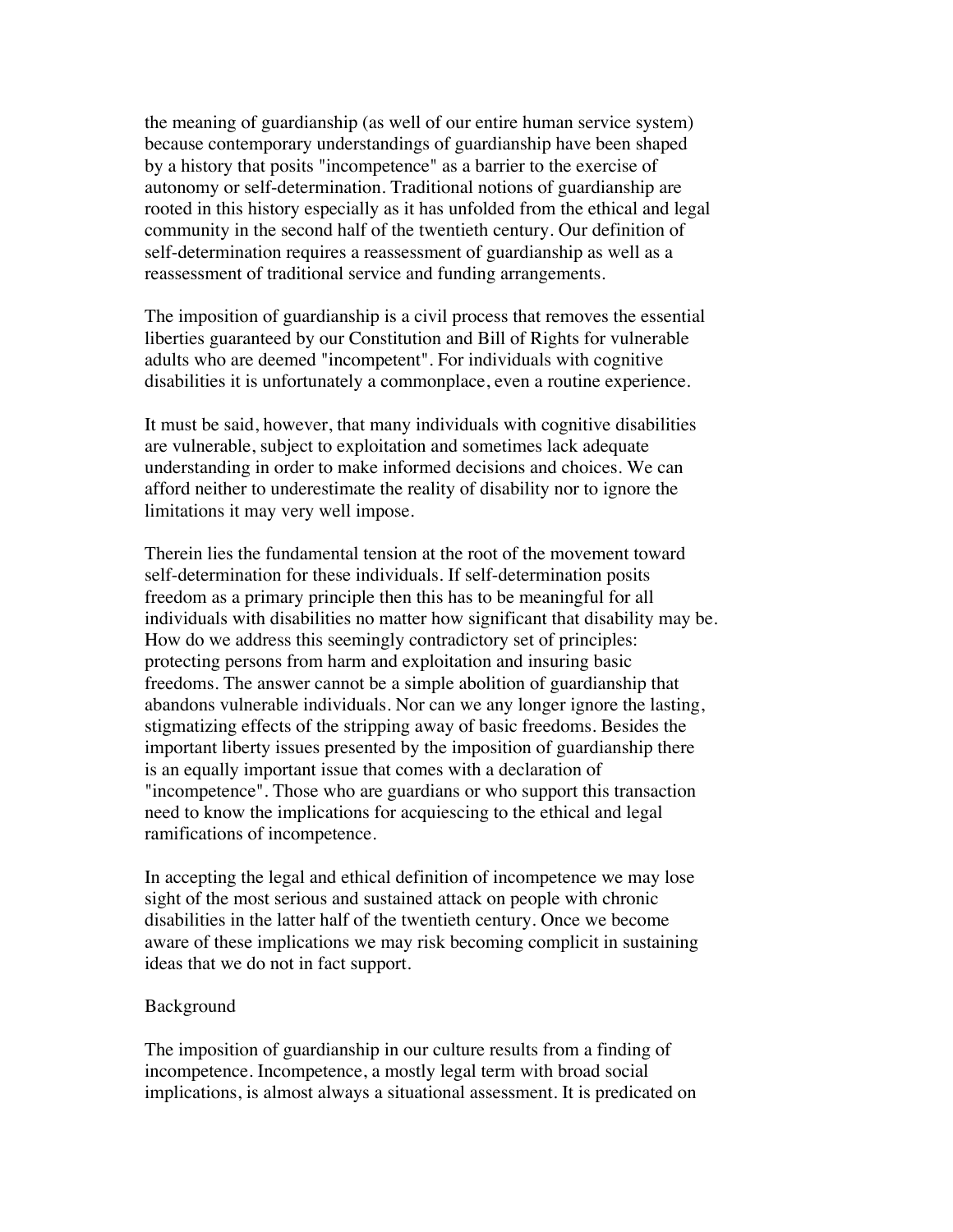the notion that a person cannot make an informed decision about a particular task, event or activity. A person is deemed to not be able to make a particular decision about a medical procedure, e.g.; or it is determined that a person cannot make any rational decisions. It is an up or down proposition. The first may result in partial guardianship and the second in plenary or full guardianship.

 There are two generally accepted theories of guardianship: "substituted judgment" and "best interest" decision making. Substituted judgment is usually reserved in ethical theory at least for individuals who once could make decisions. They may, e.g., have advance directives in the health care arena or the guardian is required to ascertain what the person might have chosen had they been "competent". Best interest decision making is usually reserved for children and those who are considered not to ever have had the competence to make decisions. Individuals with life long cognitive disabilities more frequently end up in the second category in most contemporary ethical theory. This distinction, however, matters very little in practice since most guardians receive very little training on their obligations even under substituted judgment.

## COMPETING DEFINITIONS OF AUTONOMY OR SELF-DETERMINATION

 Patient self-determination rests on a legal and bioethical theory of autonomy. The person who is competent is his or her own moral agent. Only the person can determine what is best or what constitutes good choices or well being. This theory of autonomy as self-determination rests on the notion that an individual is competent and can therefore determine what constitutes a good decision. There is some debate about just how far this notion of autonomy can be taken, but, aside from involuntarily affecting others, there is general agreement that it remains an ideal organizing principle for many facets of life.

 There is of course a lot to be said for understanding the importance of autonomy. It has been a useful tool in addressing the historic paternalism of the medical profession. It is at the root of the political gains that women and minority groups have made in the past century when it is understood in its original political context. It is best known today in the field of medicine and health policy. That said, it rests for many ethicists and legal experts on a foundation that has proved to be very dangerous for individuals with disabilities if the political and social context is missing. Autonomy, then, in this discussion, represents the use that historical interpretations of "reason" and "reasoning" has served throughout Western philosophy dating back to Plato and Aristotle. It has been used as a pretext to elevate one group, usually males, from sharing political equality with others, usually women and those occupying lower rungs on the social scale including slaves.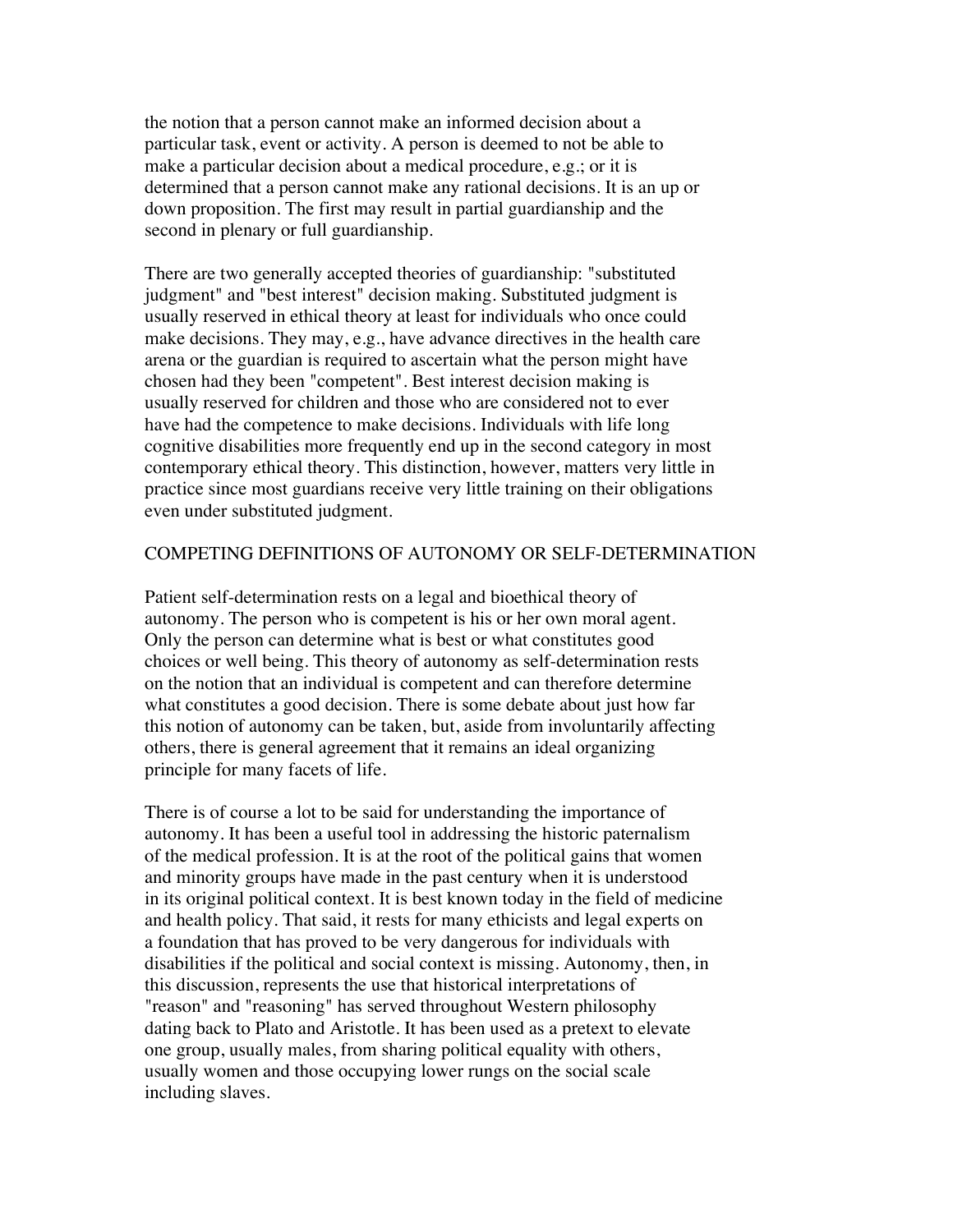The dominant school of contemporary ethical theory holds that lack of autonomy or the ability to self-direct creates a second class of individuals in this society, a class intellectually unable to benefit from the freedoms guaranteed to all other citizens. The implications have proved to be very costly indeed. Conversely, autonomy rooted in equality, democratic theory and the political and civic expression of freedom takes us down another, more positive, road.

 The application of autonomy as an isolated principle in the field of medical treatment and human experimentation is instructive. Where better to understand this issue than in the realm of life and death decision making.

## THE DOWNWARD SPIRAL FROM NUREMBERG

 In 1947 nine American judges sat at Nuremberg to judge the Nazi "medical" experiments. They heard 133 days of horrific testimony concerning experiments carried out by some of Germany's leading scientists and doctors. The world is still repulsed by these lethal and degrading experiments. The judges at Nuremberg articulated ten standards that were necessary for a medical experiment to be considered legal or ethical. The first one had to do with the principle of informed consent: voluntary consent was based on the principle of self-determination and the notion of autonomy. Experiments could not be carried out without informed consent.

 While this may not have been the first articulation of this principle of self-determination, it was and remains the most famous. It seems especially flawed in one respect. The medical experiments that were the subject of this trial were so barbaric that no coherent ethical or legal theory could ever sanction the experiments themselves let alone provide support for anyone to consent to them. Moreover, the judges at Nuremberg never adequately addressed the murder of well over 200,000 individuals with disabilities and the sterilization of over 400,000 German citizens. Only recently have historians begun to address the ambiguity of the Nuremberg prosecutors over this issue and the failure to bring so many major figures to trial. (Kuhl, Stefan, 1994) This may be because the American experience in the first half of the twentieth century was marked by the banishment of tens of thousands of individuals with disabilities to public institutions through state statutes that exceeded in viciousness the Jim Crow segregation statutes of

 South. In 1942 the eminent American psychiatrist Foster Kennedy called for initiating in the United States the same protocol that Hitler used to begin the extermination of people with disabilities in Germany. (Foster Kennedy, 1942) His words provided the turning point in the debate over the value of persons with disabilities that once again has surfaced publicly long after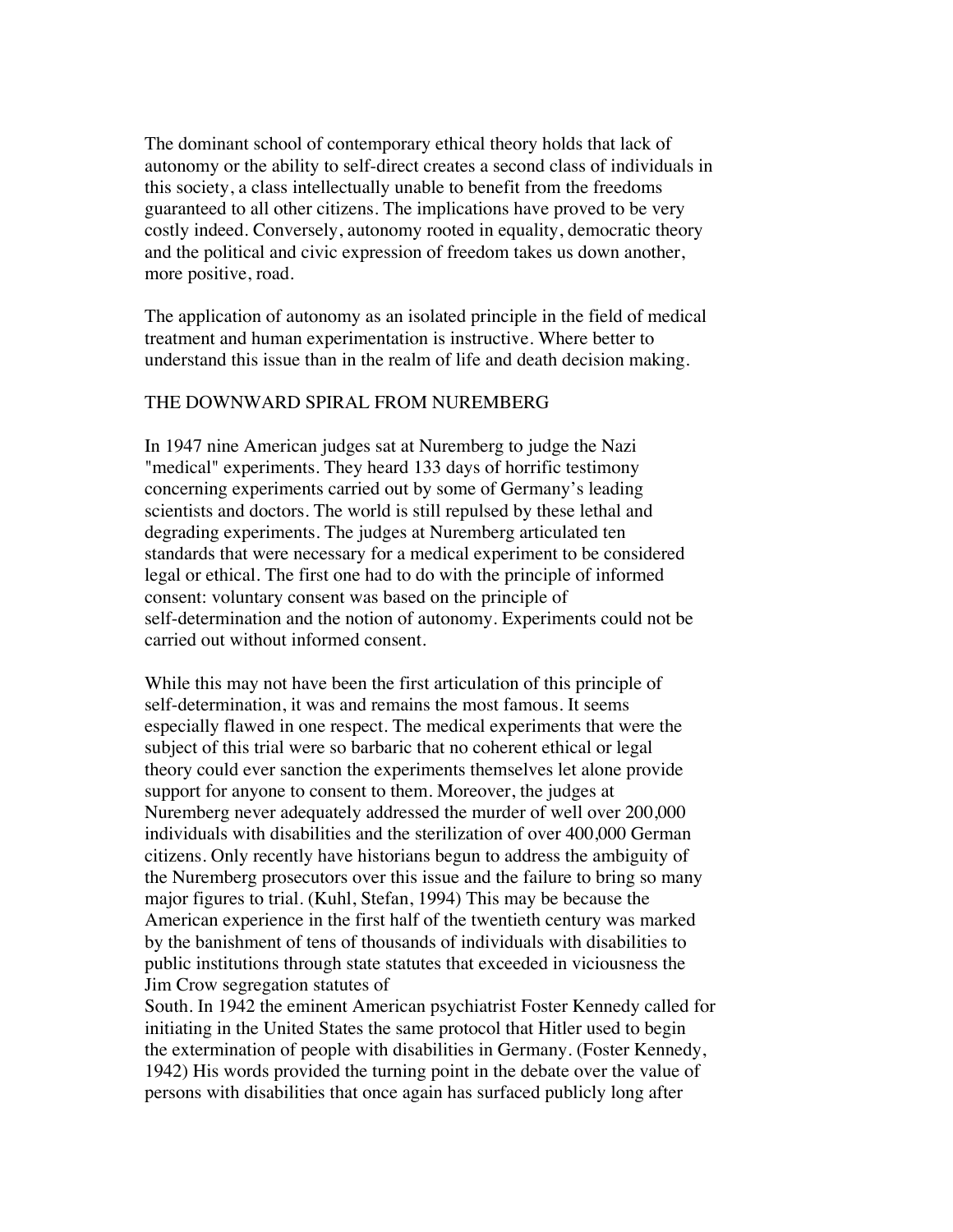the Second World War ended. Foster Kennedy suggested that it was morally acceptable to "kill with kindness". Kennedy's assessment of the value of individuals with disabilities represents the nadir of the first eugenics movement in the twentieth century in this country. It also represents the "new" reasoning that has come to dominate the field of bioethics today and lies at the heart of a full blown second eugenics movement. It remains unclear whether the Nuremberg Justices were likely to see the killing of individuals with disabilities as a crime against humanity.

 That said, the ideal of patient or subject self-determination became firmly rooted in the then nascent and now fully developed field of bioethics. The troubling aspects of this isolationist version of self-determination become more apparent when we address the issue of individuals with disabilities. This version of self-determination is now the legal and ethical foundation for physician assisted suicide. Individuals can decide that their lives no longer have meaning. This is now considered a "right". What about those who are deemed "incompetent". How do they partake of this new "right"? Court appointed guardians charged with determining the "best interest" of the person with a cognitive disability are simply the logical extension of this doctrine. No longer do its proponents have to defend the refusal to authorize necessary medical treatment for a person with a disability; rather, guardians can be encouraged under this doctrine to see this as acting in the "best interest" of the person with a disability because they can now determine that death is a greater good than continued, prolonged disability. It is now considered an act of "kindness" to relieve someone with a significant disability of his or her very life. Recent and contemporary discussions both at the beginning of life and at the end of life no longer focus exclusively on the gray, ethically complex areas that surround decision making for individuals adjudicated incompetent. In fact, the discussion has moved from relieving the "burden" of disability for the person with a disability to relieving the burden to society that is associated with the public cost necessary to support someone with a disability. Furthermore, a lack of "competency" subjects the person with a disability to greater scrutiny in the allocation of public resources than someone without a cognitive disability.

 That trend is a dangerous one of course. But the history of patient self-determination took another, more malignant, turn in recent years. The significance of autonomy alone as a foundation for this version of self-determination has grown in value such that those who are deemed not able to exercise basic decision-making are now seen as less valuable—less equal than those who can. This flows irrevocably from the definition of incompetence. The more "incompetent" the less self-determination becomes a possibility.

THE LOSS OR ABSENCE OF SELF-DETERMINATION OR AUTONOMY,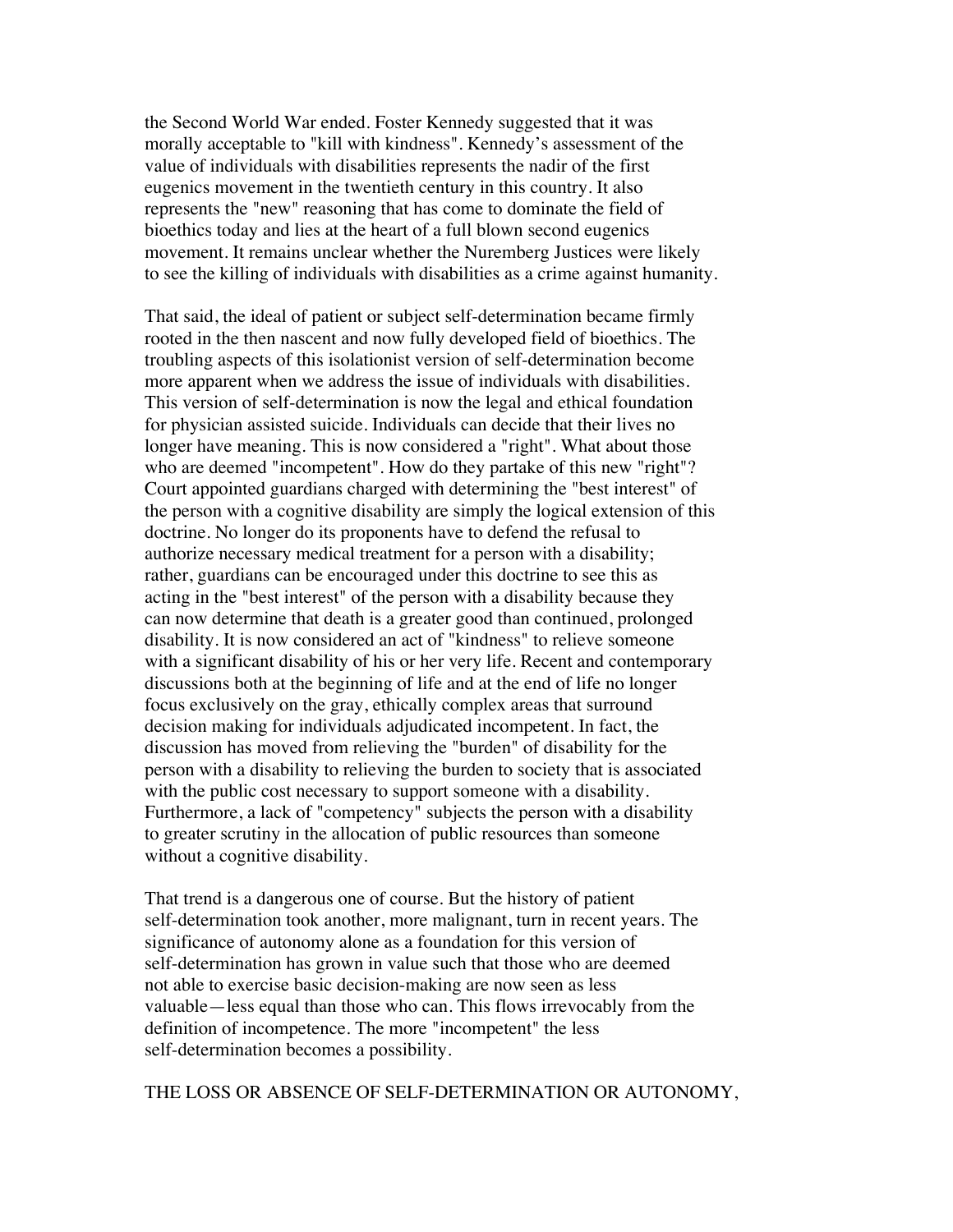# DEPENDING ON THE SIGNIFICANCE OF A PERSON'S DISABILITY, THEN BEGINS TO LIMIT THE OBLIGATIONS OF SOCIETY TO PROVIDE NECESSARY LONG TERM SUPPORTS AND MEDICAL TREATMENT

.

 How did the field of bioethics, medicine and law reach what appears to be a general consensus that individuals with significant disabilities are not equally entitled to society's resources? Contemporary outrage over the appointment in 1999 of the Australian ethicist, Peter Singer, to an endowed chair at Princeton University, is simply the latest case in point. Singer has argued that young children, babies surely, are not fully human and therefore not entitled to the same protections as "real" humans. Significantly disabled infants, Singer argues, are "non persons" and frequently do not reach the moral status of certain animals. Many advocates are alarmed by his appointment. Singer's views on the lack of humanity for newborns with disabilities can be examined as far back as 1979 when he published his text Practical Ethics and in 1984 when he wrote a "guest editorial" for Pediatrics, the Journal of the American Academy of Pediatrics. In that editorial he compared significantly disabled children unfavorably with pigs and dogs. (Singer, 1984). When Singer came to this country after experiencing massive protests in Europe against his views, The New York Review of Books accorded him a forum, what amounted to an apologia for euthanasia. Singer titled this long essay "On Being Silenced in Germany" and compared himself to victims of Nazi oppression. (Singer, 1991) The question remains. From Pediatrics to The New York Review of Books. Just how far out of the mainstream is Peter Singer?

 The attack on the value, the very humanity of persons with disabilities, the perceived lack of quality in their lives, their lack of humanness even, and, finally, their "prohibitive" cost to society, is recorded in the peer reviewed medical and ethical literature since the 1970s. The first important article in the peer reviewed medical literature began with physicians describing why they would not or did not treat certain infants based on "quality of life" considerations. Drs. Duff and Campbell were among the first and among the first to utilize the services of three of the most prestigious medical journals in the country: Pediatrics, the Journal of the American academy of Pediatrics, JAMA, the Journal of the American Medical Association and The New England Journal of Medicine. (Duff & Campbell, 1973) There are several milestones in this literature that highlight this downward spiral.

 University of Kansas Professor, Rutherford Turnbull, chronicled this literature through 1988 for the US Civil Rights Commission. (Medical Discrimination Against Children with Disabilities, 1989). The citations from the literature and the testimony of doctors and ethicists number in the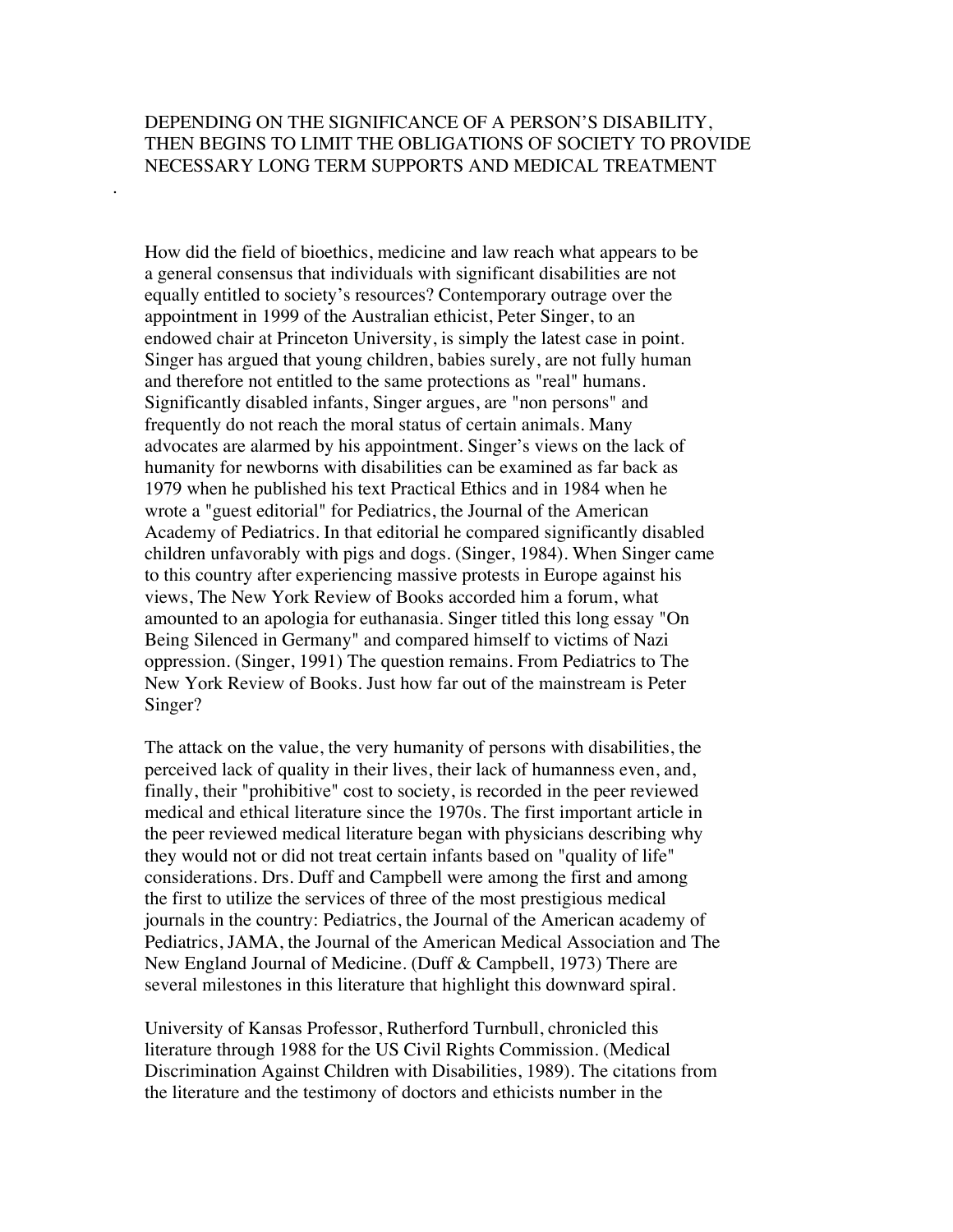hundreds. It was during the period of the 1980s that the discussion moved from subjective "quality of life" arguments in favor of denying treatment to individuals with disabilities to social and cost related arguments.

 In the aftermath of the celebrated Indiana "baby doe" case of 1983, where an infant with Down syndrome was "allowed" to starve to death, Dr. Walter Owens, the physician in attendance during the death of this child, testified:

> In an ideal society, one might say we should consider only the welfare of the child, but this is not an ideal world and we do not have unlimited resources… Money which is spent... and we're talking of many times \$100,000 or \$500,000 or even one million dollars spent on these children… that is money that is not available for the education of normal children. (Walter Owens, M. D., 1986)

 The experiment on children born with spina bifida at Oklahoma Children's Memorial Hospital was the most infamous. (Gross, Cox, Tatyrek, Pollay, and Barnes, 1983) Here, Dr. Gross and his colleagues reported that during the years 1977 to 1981, 33 infants born with spina bifida were selected for "non treatment". Of those for whom no objection was made, all died. The medical staff who conducted this "study" used a formula based on the potential financial contribution of family and society to the care of these children. Not unexpectedly, the children selected for death were poor. When Pulitzer Prize winning reporter, Carlton Sherwood, did a three part series for CNN in 1985 there was a brief public outcry. Carlton Sherwood had captured on camera a young black baby with a bubble on his back the size of a basketball. His mother, who was a single parent and on welfare, was counseled to give up her son. He was the latest child selected for non-treatment. The hospital and doctors resisted the entreaties of a nurse who begged for the operation needed and even offered to adopt the child. The National Right to Life Committee and the American Civil Liberties Union actually joined together in an action to sue the doctors and the hospital. It failed and this coalition predictably fell apart. The lead doctor in this macabre demonstration soon left for a position on the faculty of the Harvard Medical school and the nurse who exposed the behavior of the doctors to CNN was dismissed and prevented from working as a nurse again.

 On the heels of this publication came the recommendation of prestigious group of doctors associated with the Brown University Medical School. (Walker, Feldman, Vohr & Oh, 1984) Several doctors at the Brown University Medical School published an article in Pediatrics the following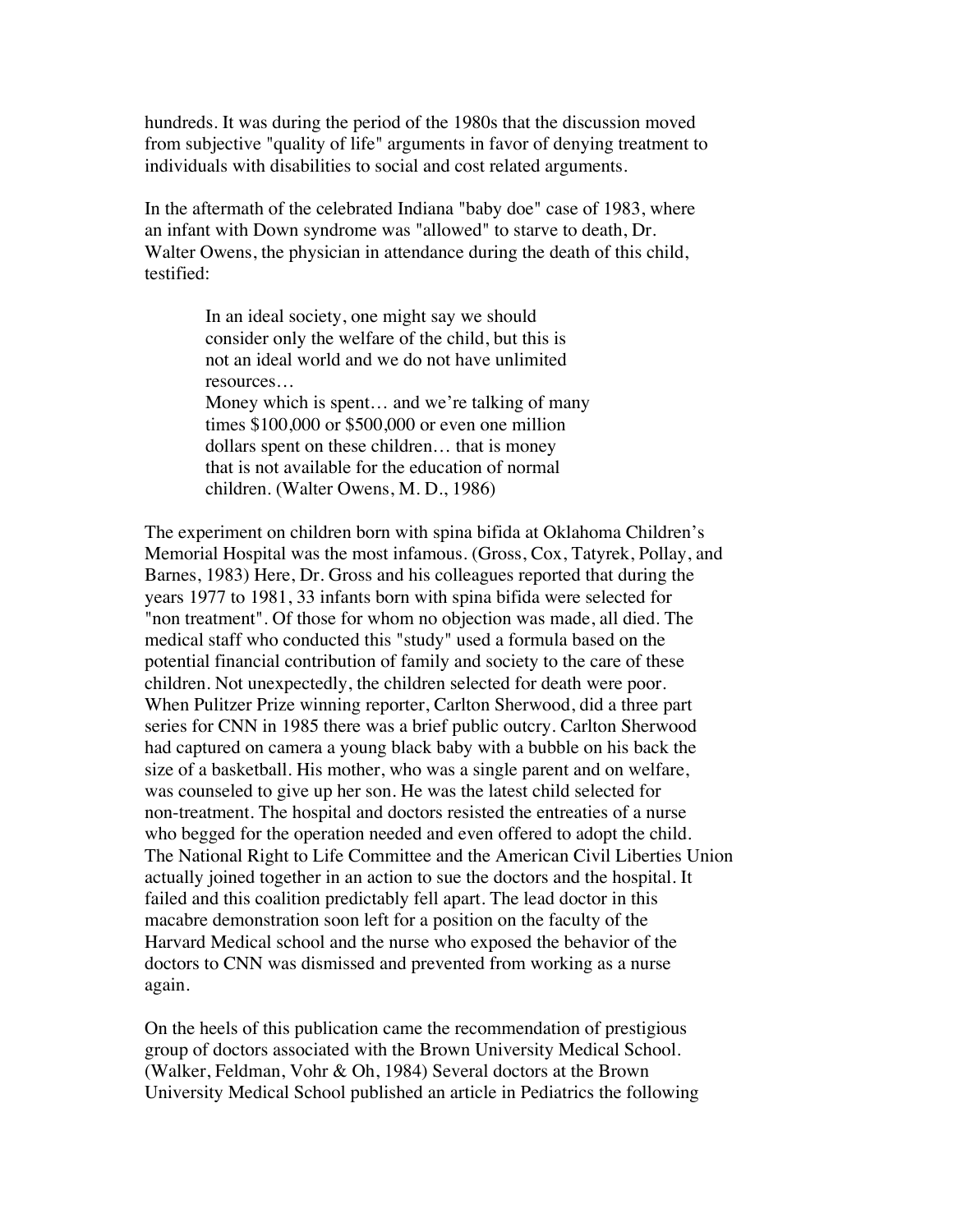year that purportedly did a cost benefit analysis of low birth weight infants—247 infants who weighed between 500 grams and 999 grams at birth. Of all those followed for one to five years, most, 74%, were unimpaired or minimally impaired and 10% moderately impaired. What conclusion did they draw? Since they had determined that 16% would or did have "severe handicaps" none of the children in this birth weight category should be treated! Why? Their costs were too much for society to bear. Perfectly healthy children should be sacrificed so that society may relieve itself of the cost for a small minority.

 Professor Turnbull in his research for the Civil Rights Commission came to the conclusion that lurking in the background of this kind of conduct was the spoken and unspoken bias against intellectual disability. The relevance of the cases and the literature surrounding disability issues at birth go right to the heart of the social prejudice against individuals with disabilities. Parents are almost always asked to act in the best interest of their children and are seen as their natural guardians. This is almost always positive. However, when the information provided to them is erroneous or biased, they may be led to decision making that more often than not conforms to this prejudice.

 It was in April 1988 that Richard John Neuhaus, then Director of The Rockford Institute Center on Religion and Society, wrote about the return of eugenics:

> Thousands of medical ethicists and bioethicists, as they are called, professionally guide the unthinkable on its passage through the debatable, on its way to becoming the justifiable until it is finally established as the unexceptional. Those who pause too long to ponder troubling questions along the way are likely to be told that "the profession has already passed that point." In truth, the profession is usually huffing and puffing to catch up with what is already being done without its moral blessing. (Neuhaus, 1988)

 Buchanan and Brock's widely used text, Deciding for Others, the Ethics of Surrogate Decision Making, is now representative of generally accepted ethical and legal theory. (Buchanan and Brock, 1992). In this book the authors carve out two exceptional classes of individuals with disabilities: the "permanently unconscious" and the "severely and permanently demented". Neither class rates "personhood". In the first case society has "minimal interests" in providing care and treatment and in the second case "truncated interests" in doing so. The authors state: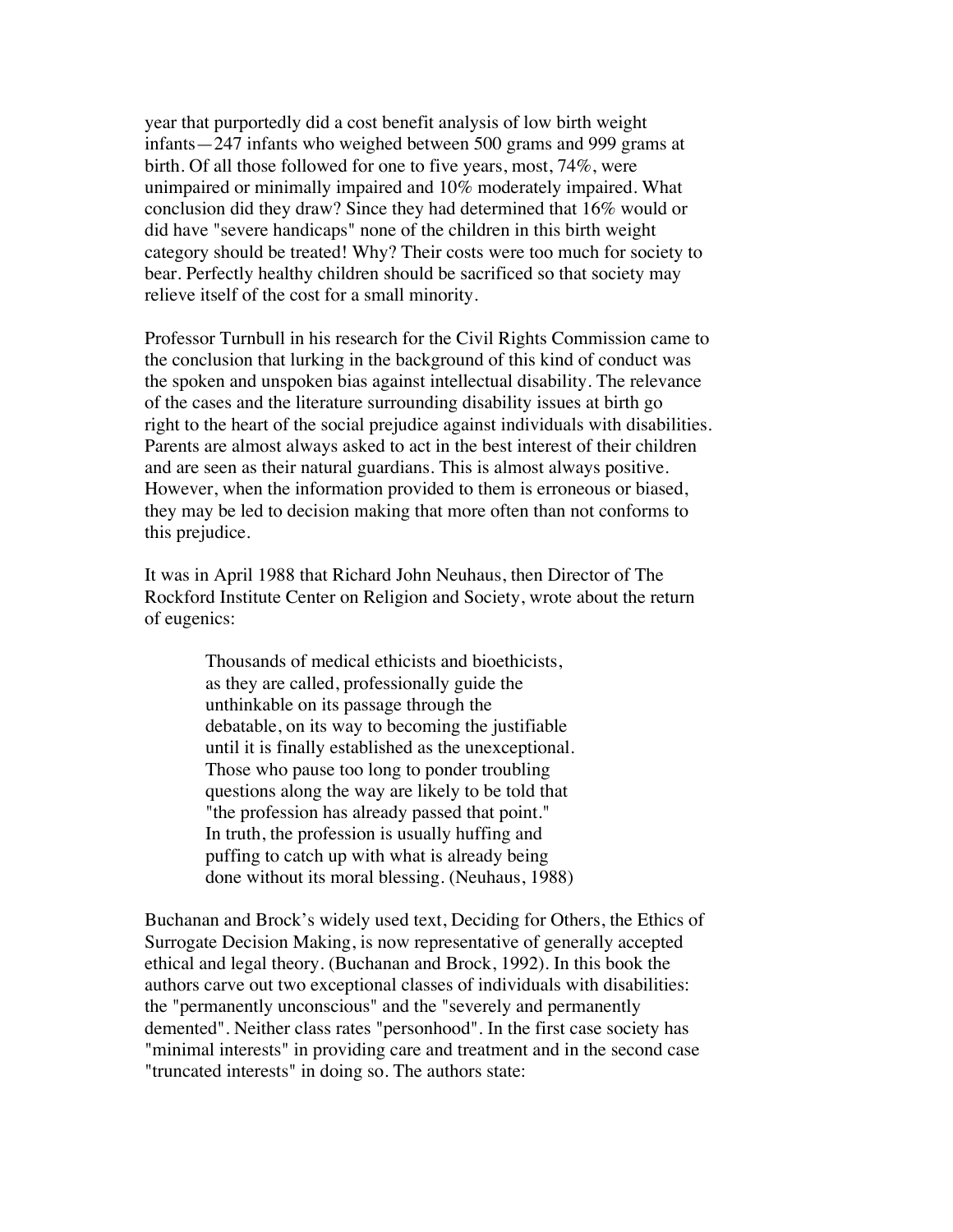Nevertheless, especially in the case of incompetent patients who are both unable to express their own wishes about care and whose debilitation limits the benefits they can receive from care (emphasis added) there is potential for the cost of care to loom large in decision making.

 After serious examination of the issue of whether there is any general right to treatment (usually limited to medical treatment) for anyone, competent or not, the authors conclude that there is not. Patient self-determination is meant to create solely a right to refuse treatment and never a right to demand it. They continue then with their analysis:

> Thus, when the incapacities that result in incompetence also reduce the benefits an incompetent patient can obtain from a given treatment, care may not be warranted that would be provided to competent patients as a matter of entitlement of individual right.

 The authors go on to say that "…the severely demented are even worse off than animals such as dogs and horses…". Shades of Peter Singer.

 In the 1990s when we were early on articulating the meaning and the implications of self-determination we came upon Sean. Sean was in a terrible auto accident and was wasting away first in a rehabilitation hospital and then a nursing home in a neighboring state. We administered the Medicaid waiver for acquired brain injury but simply did not have enough dollars to bring Sean home to his own community. Sean needed total care and was in a coma still after five years. The doctors called it a "persistent vegetative state". His mom and dad wanted him back because they recognized that the professionals had given up on their son.

 We sat down with Sean's parents and simply said that we would put all of the money at our disposal under their control if we could figure out a way to bring Sean home. They immediately went out and secured a house, interviewed his high school friends for assistance and set up a network of individuals committed to Sean and whatever "recovery" might mean for him. Today a national brain injury group is making a movie of Sean's and his family and friends efforts. Sean and his mom and dad travel around the country giving presentations on self-determination. Sean is making eye contact and initial verbalizations.

 Sean's dad one day articulated the danger he felt for his son. He simply said "How long will this society think my son important enough to continue this level of support?"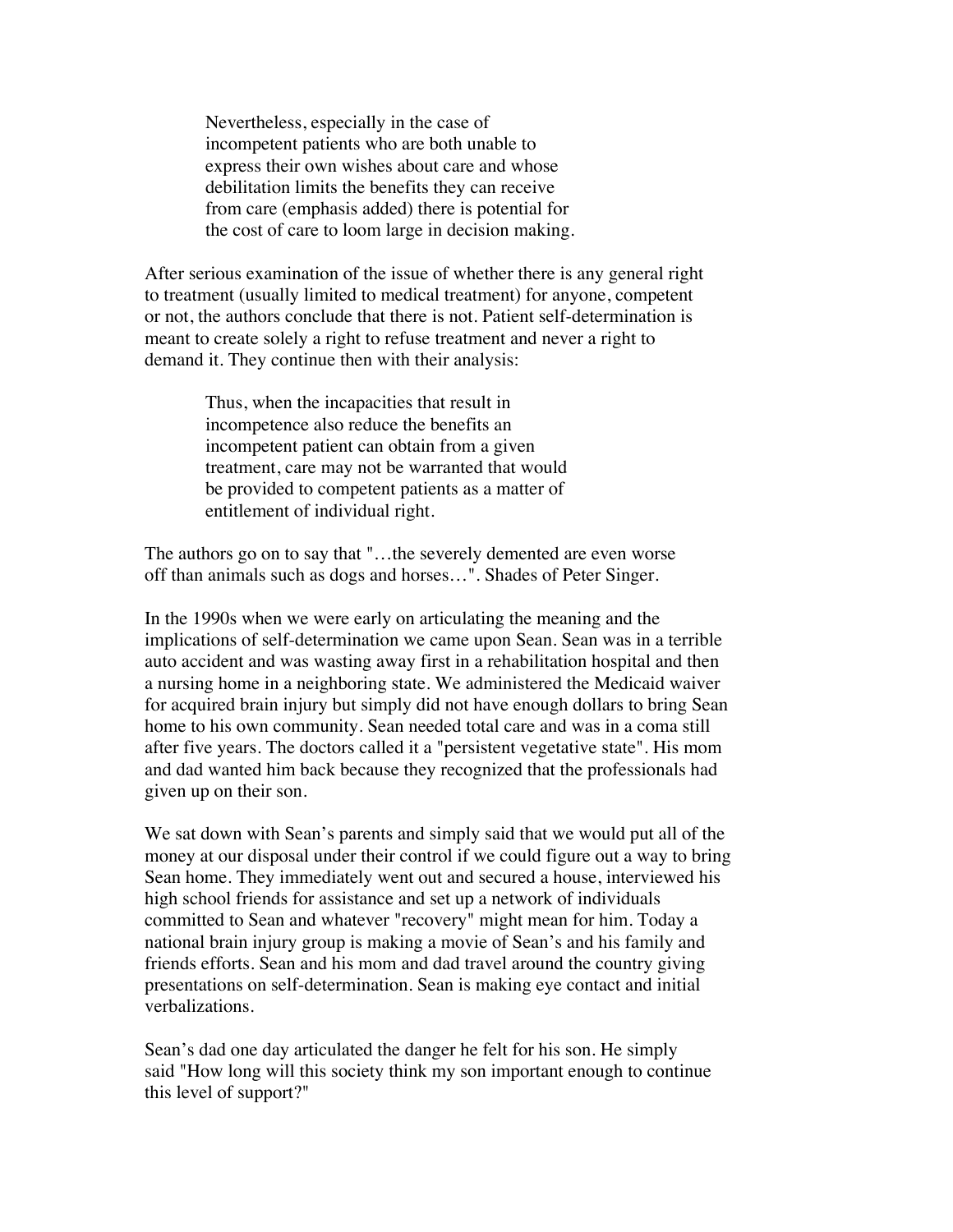Once individuals get reduced to a status where personal autonomy or self-determination is not "possible", they may lose their moral claim on our resources. Contemporary ethicists like the authors above make this claim on the principle of distributive justice. Distributive justice underlies our progressive tax system, e.g., and simply calls for sharing resources in ways that approximate fairness. Distributive justice has been the cornerstone upon which we argued for resources for the most vulnerable. Contemporary ethical theory has now turned this principle on its head. Because we live in times of scarce resources, especially medical and long term care resources, those who can "benefit" the least (read those with significant disabilities) may end up having the lowest moral claim on these resources.

 During the 1990s the discussion has intensified. Readers may remember the story of Sandra Jensen, the California woman with Down syndrome who needed a heart transplant. It was no mystery why she never made it onto a list of individuals for whom a heart transplant might become available. Only a large and public national outcry by her friends finally made it possible for her to receive the heart transplant.

 During the last decade of this century Richard John Neuhaus's words have become prophetic. Chronic disability, and, especially "incompetence" associated with disability, has now created a duty to die. The Hastings Center Report regularly brings us new and disturbing articles advancing an agenda largely created by the new utilitarian ethics. Even the more thoughtful individuals associated with the Hastings Center, such as Daniel Callahan, its Director, have modified their views on important ethical issues surrounding individuals with disabilities in the last 15 years. In 1983 Callahan wrote forcefully against the idea of ever withdrawing food and water. He said " The feeding of the hungry, whether because they are poor or because they are physically unable to feed themselves, is the most fundamental of all human relationships. It is the perfect symbol of the fact that human life is inescapably social and communal." (Callahan, 1983) Less than four years after publication Callahan changed his mind. He then published his book "Setting Limits: Medical Goals in an aging Society". (Callahan, 1988) In this book he seeks to set out some principles that will help us establish limits on providing care based on a new social expectation that there is a "natural life span". In his review of the book, the American philosopher, Sidney Hook, takes Callahan to task for not going far enough. (Hook, 1988) Callahan's most recent contribution to a discussion of these issues has been to coin the term "the biologically tenuous" in order to assist us in discussing the rationing of medical and long term care for individuals who have reached the age of 85.

Rationing itself is still a topic that receives little attention. Irene Wielawski,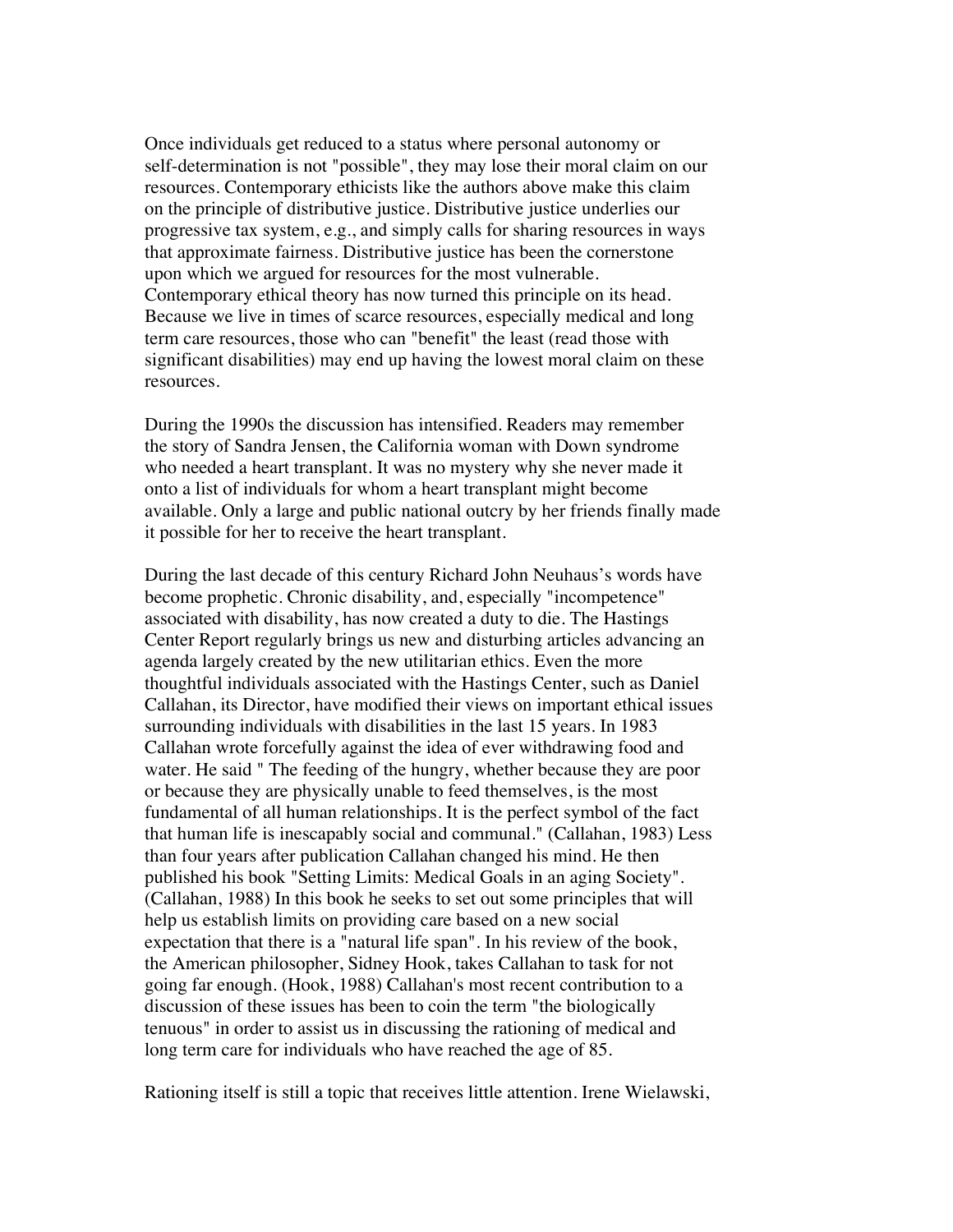a journalist who writes on health care issues, calls it "…one of the most troubling and least talked-about-issues in health care: the rationing of medical care not by need but by the wealth of the patient." (Wielawski, 1999) The pressures to limit care are familiar in the context of the current managed care debate. The "ethical" community would seem an unlikely ally.

 Arthur Caplan, who writes extensively on ethical questions, is one of the few to challenge the issue of the actual cost associated with caring for individuals at the end of life. The common wisdom is to associate the burgeoning costs of Medicare to the high cost associated with end of life care. He says "Sadly, the movement to encourage the use of living wills has as much to do with hopes for cost containment as it does with self-determination." (Caplan, 1993) While Caplan seems not to understand the communal role in self-determination, he did have the temerity to report on the data from the Health Care Financing Administration for Medicare expenditures from 1976 through 1988. Those in their last year of life accounted for 28.2 percent of Medicare expenditures in 1978 and in 1988 the number was 28.6 percent. Ironically, the older the patient got the smaller the cost to the Medicare program.

 In 1997 John Hardwig wrote "Given our society's reluctance to permit physicians, let alone family members, to perform aid-in-dying, I believe I may well have a duty to end my life when I can see mental incapacity on the horizon." He went on to say:

> Many people were outraged when Richard Lamm (former Governor of Colorado) claimed that old people had a duty to die. Modern medicine and an individualistic culture have seduced many to feel that they have a right to health care and a right to live, despite the burdens and costs to our families and society. But in fact there are circumstances when we have a duty to die. As modern medicine continues to save more of us from acute illnesses, it also delivers more of us over to chronic illnesses, allowing us to survive far longer than we can take care of ourselves. It may be that our technological sophistication coupled with a commitment to our loved ones generates a fairly widespread duty to die. (Hardwig, 1997)

 Dr. Bob Edwards, the renowned embryologist who was part of the team that helped produce the first baby born using in vitro fertilization spoke at the annual meeting of the European Society of Human Reproduction and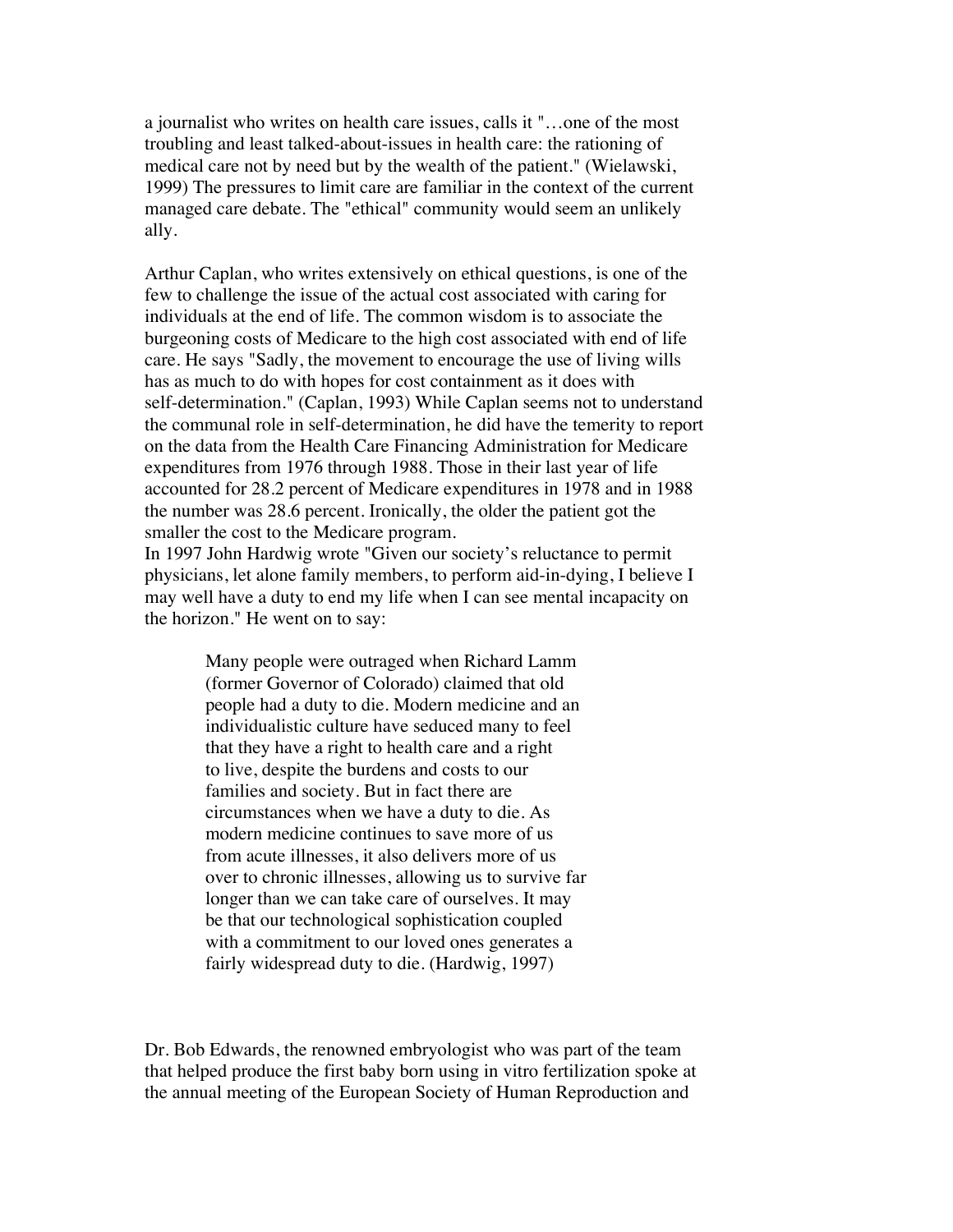Embryology in France of this year. According to the July 4, 1999, Times of London, he said that "Soon it will be a sin for parents to have a child that carries the heavy burden of genetic disease. We are entering a world where we have to consider the quality of our children."

 A duty to die and a duty not to be born. We have indeed entered a brave new world.

 In the field of law, medicine and ethics the issue has been essentially settled. Those with significant disabilities, especially those with significant cognitive disabilities, have lost a substantial claim on our resources within this elite community. Peter Singer and Jack Kevorkian are simply the popular and media savvy proponents of a theory that is becoming all too acceptable.

 What may be necessary is to examine current notions of incompetence, significant disability and distributive justice. The notion of autonomy alone as a foundation for self-determination, if it ever held any promise, has failed the test of equality, equal citizenship and community. Amid conflicting data, the call for withdrawal of resources has reached a critical juncture.

 To be sure, many parents seize upon guardianship as a way to protect their sons and daughters from the very dangers outlined above. In some states, unless you are a guardian you cannot obtain vital information and records needed to advocate for a person with a disability. However, the other side of the guardianship coin remains clear: thousands of individuals with disabilities across the country live with do not resuscitate orders; thousands more are confined to institutions. Most under the direction of a court appointed guardian or corporate guardian. This is illustrated in aspects of the current Connecticut institutional case, Messier Vs State of CT. In dispute is not only the issue of a corporate guardian prerogative to institutionalize an individual with a disability but the role of guardians in imposing do not resuscitate orders both at the institution and at nursing homes. A judicial finding of incompetence can result in real protection for some and death or banishment for others. We need to reassess our traditional commitment to guardianship and begin the arduous task of collecting more data on the dimensions of this problem.

## Equality as a Foundation for Self-Determination

 The notion of informed consent was at the heart of the American Revolution. In our founding documents a theory of equality was enunciated that grounded equal rights as the centerpiece of a political philosophy, albeit one that has taken over two hundred years to become applicable to all Americans. The last groups surely are those who are routinely stripped of their citizenship in the name of providing help or, as it turns out, in the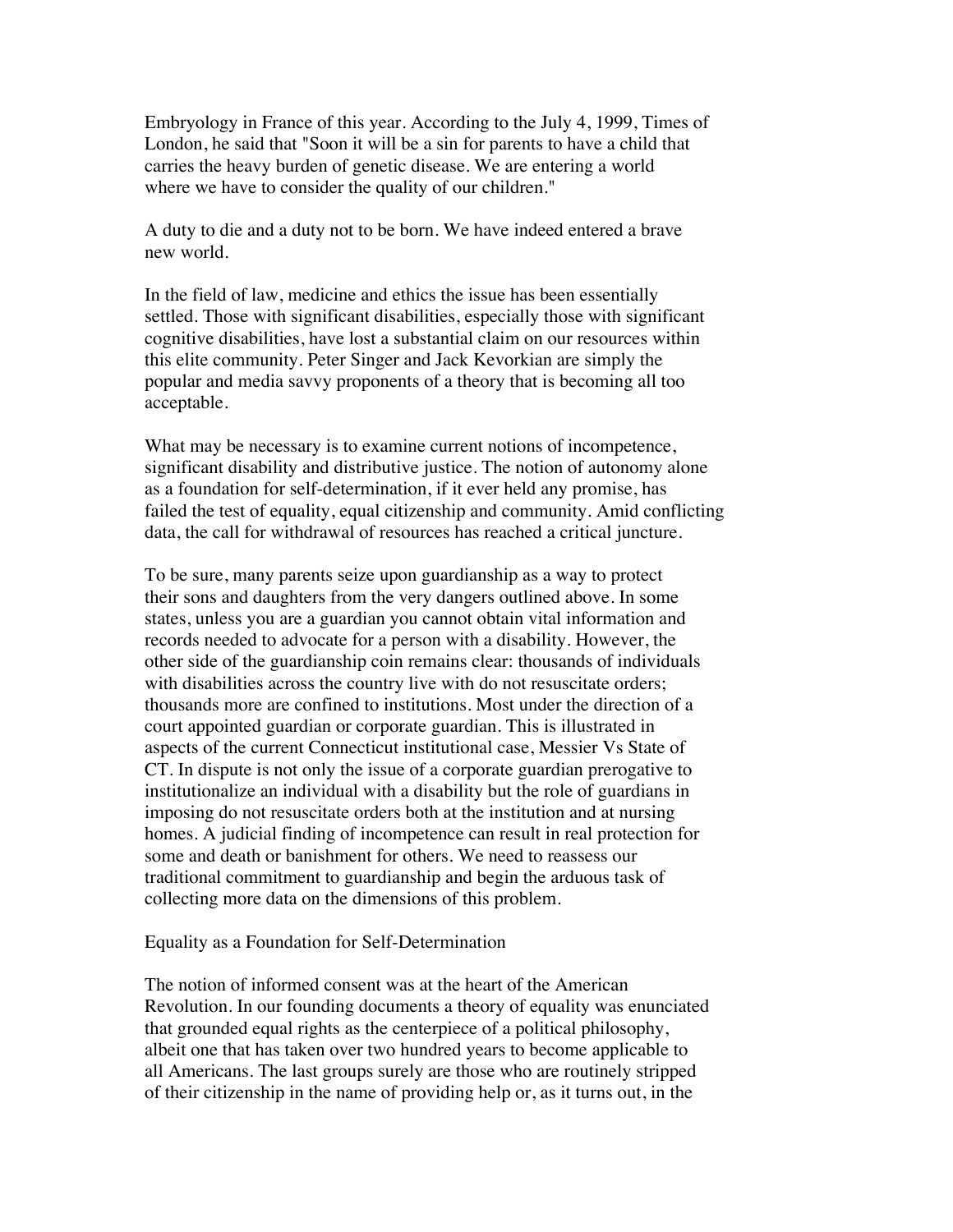name of denying necessary medical and long term supports. It is unclear how depriving individuals of constitutional protections can be truly helpful in the long term and in the face of this onslaught from the newly energized bioethics community, an attack no different in substance than the one mounted by the eugenics movement in the early decades of this century. Self-Determination as it is articulated under the rubric of equality, begins with freedom, includes responsibility, and forces us to grapple with the meaning of freedom for those who need assistance in exercising this right. Self-Determination grounded anywhere outside the Constitution and the Bill of Rights or an international declaration of rights, leads inexorably to a continued diminution of those rights. Self-Determination grounded even in pedagogy or psychology inevitably leads to "tests" for self-determination and, hence, we return to the employment of autonomy and skill based curricula as the last and final examination for meeting the test of citizenship. It will be up to all of us to withdraw our consent from any theory that increases the vulnerability of individuals with disabilities.

## A NEW LEGAL AND ETHICAL FOUNDATION

 One of the great advances in the field of developmental disability has been the evolution of person centered planning and increased recognition of the value of all communication--that stemming from typical and atypical behavior. With this knowledge we can begin to challenge current notions of competence and incompetence. Person centered planning requires outcomes based on the preferences of individuals with disabilities. Its implications for challenging incompetency are enormous. The next logical step is to assert the fact that no one is "incompetent". We need to recognize that many individuals will need assistance in decision making and that much resistance will arise from challenging accepted, indeed cherished notions in the field of law, medicine and ethics.

 The grounding for this new approach will rest on both the notion of equal citizenship or equality and the provision of needed supports only from individuals who have a demonstrated commitment to the person with a disability.

 Opposition will mount not only in the field of developmental disabilities but also in the field of aging where the numbers will be much greater in the next thirty years and the competition for limited resources will make today's discussion even more critical. We need to adopt a set of short and long term strategies. Only a new legal and philosophical foundation can lead us out of the morass of the new eugenics.

 We have to reject the idea of incompetence as a wholesale inability to exercise rights and decision making. The Swedish statutes might provide some guidance here. We need to replace it with the idea of "assisted competence". This will include a range of supports that will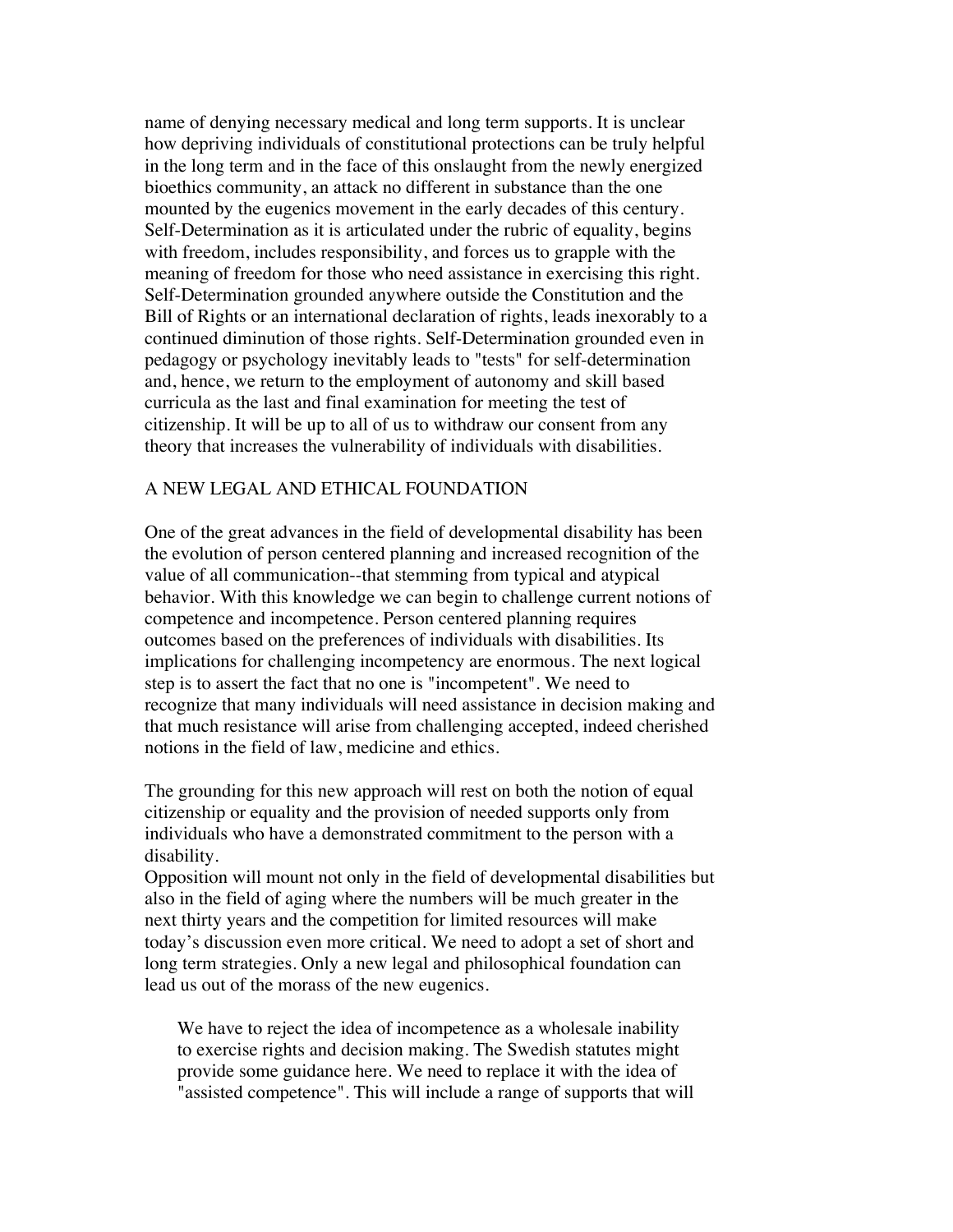enable individuals with cognitive disabilities to receive assistance in decision making that will preserve their rights secured under law. This notion of assisted competence will be grounded in the ideal of equality and human rights. Political equality will become the context for discussing the idea of autonomy. The "self" in self-determination will be linked by definition to other, trusted individuals both family and friends who remain or become deeply committed to the individual with a disability.

 We need to anchor the supports that individuals need firmly in our communities and focus on the importance of relationships, meaningful work, community connectedness, the need for intimate friendships and supports, and the contribution that individuals can and do make to our social and political life. Supports will be freely chosen with assistance when needed and self-determination will infuse all of these supports and the duration of these supports. Honoring the principles of self-determination will begin the process of ending the stigma of "incompetence". This means, among other things, a thorough re-examination of what currently passes for human services.

 Services that isolate people with disabilities from our communities or that involve activities not highly valued by our culture will have to be replaced. Just as important is the moral imperative to achieve both equity in public spending as well as efficiency in per person allocations. This will mean that typical services organized around congregate models must be challenged as well. To the extent that typical services separate individuals from their communities they will be found wanting. To the extent that typical services fail the fundamental test of freedom and responsibility they will be superseded by highly individual supports that honor the wishes and legitimate dreams of folks with disabilities. Expenditures that exceed what a person needs to live a highly desirable life, because program models dictate them, will be seen as wasteful.

 We need to begin drafting more respectful statutes that provide the assistance individuals may need without depriving them of basic civil and human rights. We will first end corporate and public types of guardianships because they do not meet the test of individual and personal commitment, and a shared, trusting and reciprocally generated relationship. Even under current statutes we need not wait for legal reform. Policy reform can lead the way. No one should ever be in the role of guardian unless that is acceptable to the person with a disability. The best interest standard will be replaced by representative decision making, i.e., the person in this legally assigned role, must do the intensive labor necessary to ascertain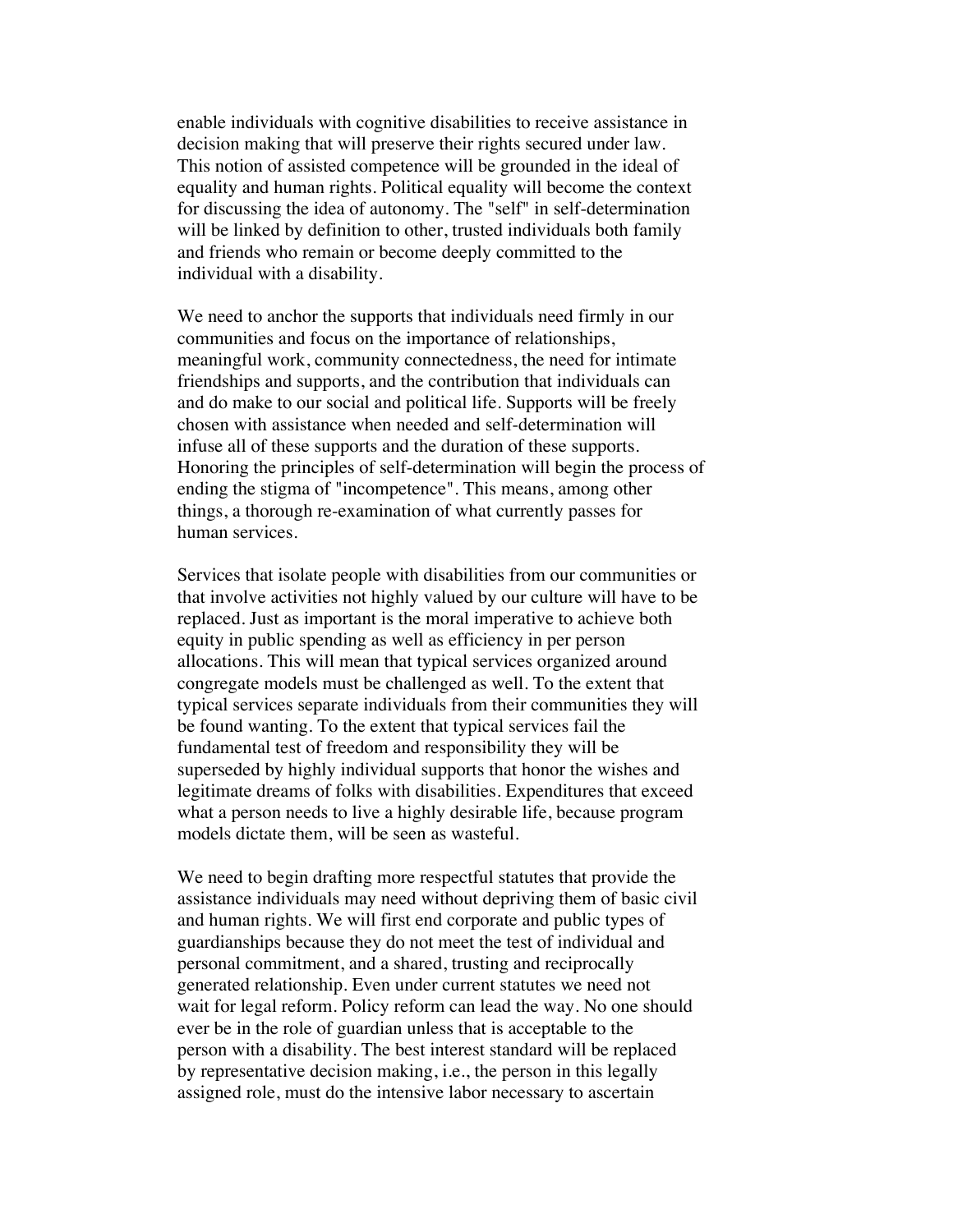what the person with a disability likes, prefers and dreams. In other words, even under current statutes, the receipt of public funds can be contingent on the presence of objective evidence that the person with a disability is experiencing supports and relationships that honor his or her own unique desires including who provides representative guardianship supports under current statutes.

 With this new foundation we can begin to mount an offensive against the utilitarian agenda that is gradually being adopted in the field of law, medicine and ethics with no input from individuals with disabilities and their close family and allies. Reforming guardianship is, of course, only one of many strategies we need to adopt in order to counter this eugenic assault. Guardianship simply provides us with a starting point that will gradually lead us to reconsider so many other issues including the organization of current services and supports. There is a new voice that is just beginning to flex its political muscle on this and other important policy, legal and ethical issues in the field of disability. These are the groups of self advocates (individuals with disabilities) variously united under "People First". They carry the most legitimate moral authority to challenge eugenic interpretations of their lives. By creating an equal political partnership with parents and family members, they remain the only force capable of confronting this enormous prejudice. They will need many allies. Under this new rubric:

 We can explore meaningful alternatives to guardianship. We can reject the notion of incompetence and replace it with a notion of assisted competence. We need to do this in statute as well and insure that it becomes more than a rhetorical device.

We can base all of our future work on the notion of political equality and equal rights as central to the idea of autonomy and self-determination. This may enable us to revisit the idea of distributive justice in ways that do not discriminate against those with disabilities.

 We can insist that all supports provided to individuals with disabilities be based on assisted informed consent. This means that the system of long term care must change to place control of the dollars directly under the management of individuals with disabilities and their freely chosen allies. Freely chosen allies will include family members who advocate for these basic rights, friends, direct support staff who have reciprocal and trusting relationships as well as a variety of professionals who become committed to this philosophy.

 We can then insist that the entire system of long term care become more equitable and that state expenditure patterns reflect adoption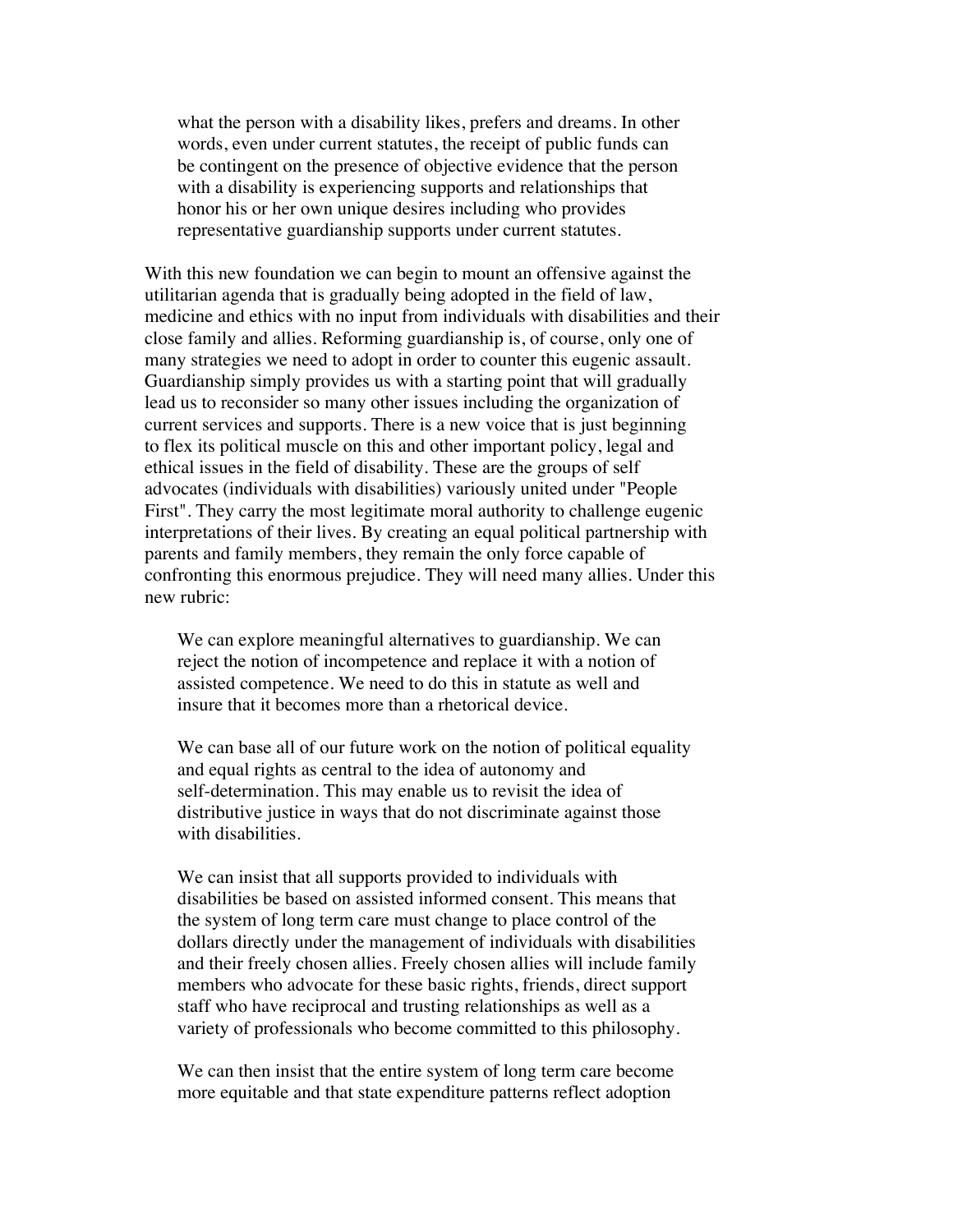of the principles of self-determination as they are embodied in the concepts of freedom and responsibility.

 We need to reform the present system simply to address the mythology associated with the historic costs of long term care—costs associated more with models of congregation-- than individual support. Our obligation to be "cost effective", while simultaneously increasing the benefit to individuals with disabilities, will become a moral imperative. The wise and efficient use of public dollars must be apparent to the wider society and challenge the frequently erroneous or misleading data associated with the legal and ethical culture.

 We will need to thoroughly evaluate our current "services" to insure that they are consistent with roles that are highly valued in this society. Programs that diminish the stature of individuals with disabilities will need to be abandoned. Those with conflicts of interest concerning the operation of the current system will need to be engaged. Opportunities for individuals to contribute to their communities, earn real income and forge, distinctive, highly meaningful lives for themselves, will become paramount. Otherwise, the stigma of incompetence will remain as a social weapon to justify the unacceptable.

 This new foundation must be based upon equality, shared vulnerability and a deeper sense of community that we all create in our own distinctive ways. We need, simply, to create a new legal and ethical foundation for protecting vulnerable adults and children as well as those who care about them without diminishing their legal or social stature. We will in the process be constructing a more humane system for all of us as we begin to recognize our own vulnerability. Reform of guardianship and promotion of self-determination will proceed hand in hand. They are mutually reinforcing.

 Yale University legal scholar, Robert A. Burt, long a voice of caution concerning contemporary legal and ethical theory, in an essay entitled "The Suppressed Legacy of Nuremberg", speaks to the vulnerability that all of us share as he challenges the isolationist view of autonomy and self-determination: "…the confident assertion of the self-determination right leaves unacknowledged and unanswered a crucial background question: who can be trusted to care for me when I am too vulnerable and fearful to care for myself?" (Burt, 1996)

 What Burt is doing is simply drawing all of us into the same equation, a shared sense of mutual vulnerability. In our context it means that we are more alike and vulnerable than we might think. We share this vulnerability with individuals with disabilities and plainly need to create a society, based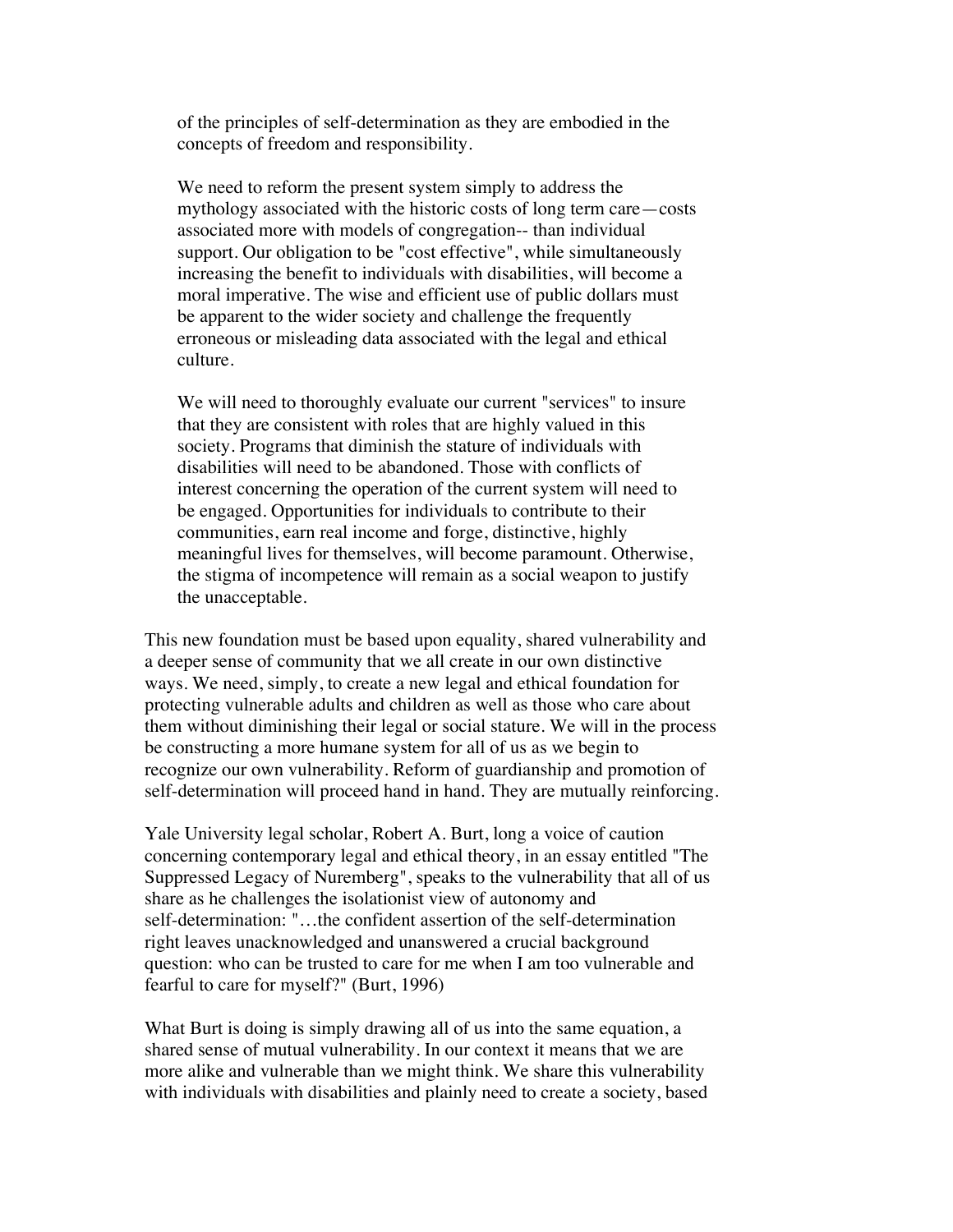on an ethic if you will, that will make us all comfortable with the ability to put our trust in others (including those who represent medicine and law) but especially in those with whom we have created enduring relationships, ordinary community members and, finally, a new force of professionals. We are a long way from that vision today. Overcoming such a long history of prejudice requires a lifetime of work, the engagement of political interests, and a new vision of a just society.

NOTES Unedited)

 Buchanan & Brock, Deciding For Others: The Ethics of Surrogate Decision Making; Cambridge University Press, 1992.

 Burt, Robert A.; The Suppressed Legacy of Nuremberg; Hastings Center Report, September-October, 1996.

Callahan, Hastings Center Report, 1983

Callahan, Hastings Center Report, 1988

 Caplan, Arthur, Don't Blame Dying Elderly for Health Care Cost Crisis. News Times, April 28, 1993

 Duff & Campbell, Moral and Ethical Dilemmas in the Special Care Nursery, 289 New Eng. J. Med. 890 (1973)

 Gross, Cox, Tatyrek, Pollay & Barnes, Early Management and Decision Making for the Treatment of Myelomeningocele, 72 Pediatrics 450 (1983) Hardwig Is There a Duty to Die Hastings Center Report 27, no 2 (1997)

 Hook, Sidney, The Uses of Death, The New York Review of Books, April, 1988.

 Kennedy, The Problem of Social Control of the Congenital Defective, 49 Am. J. Psychiatry 13, 13 (1942)

 Kuhl, Stephan The Nazi Connection: Eugenics, American Racism, and German National Socialization Oxford University Press 1994

The Sunday Times of London, July 4, 1999

 Nerney & Crowley, An Affirmation of Community, University of New Hampshire, Institute on Disability, 1993.

 Nerney & Shumway, Beyond Managed Care, Vol. 1, University of New Hampshire, Institute on Disability, 1996.

Neuhaus, The Return of Eugenics, Commentary, April, 1988

Owens, Walter, MD, in US Civil Rights Commission Report

Singer, Peter; Guest Editorial, Pediatrics, 1984.

Singer, Practical Ethics (1979)

 Singer, Peter, On Being Silenced in Germany, The New York Review of Books, April, 1991.

 Turnbull, Rutherford in US Civil Rights Commission; Medical Discrimination Against Children with Disabilities, 1989.

 Walker, Feldman, Vohr & OH Pediatrics Cost Benefit Analysis of Neonatal Intensive Care for Infants Weighing Less Than 1000 Grams at Birth, 74